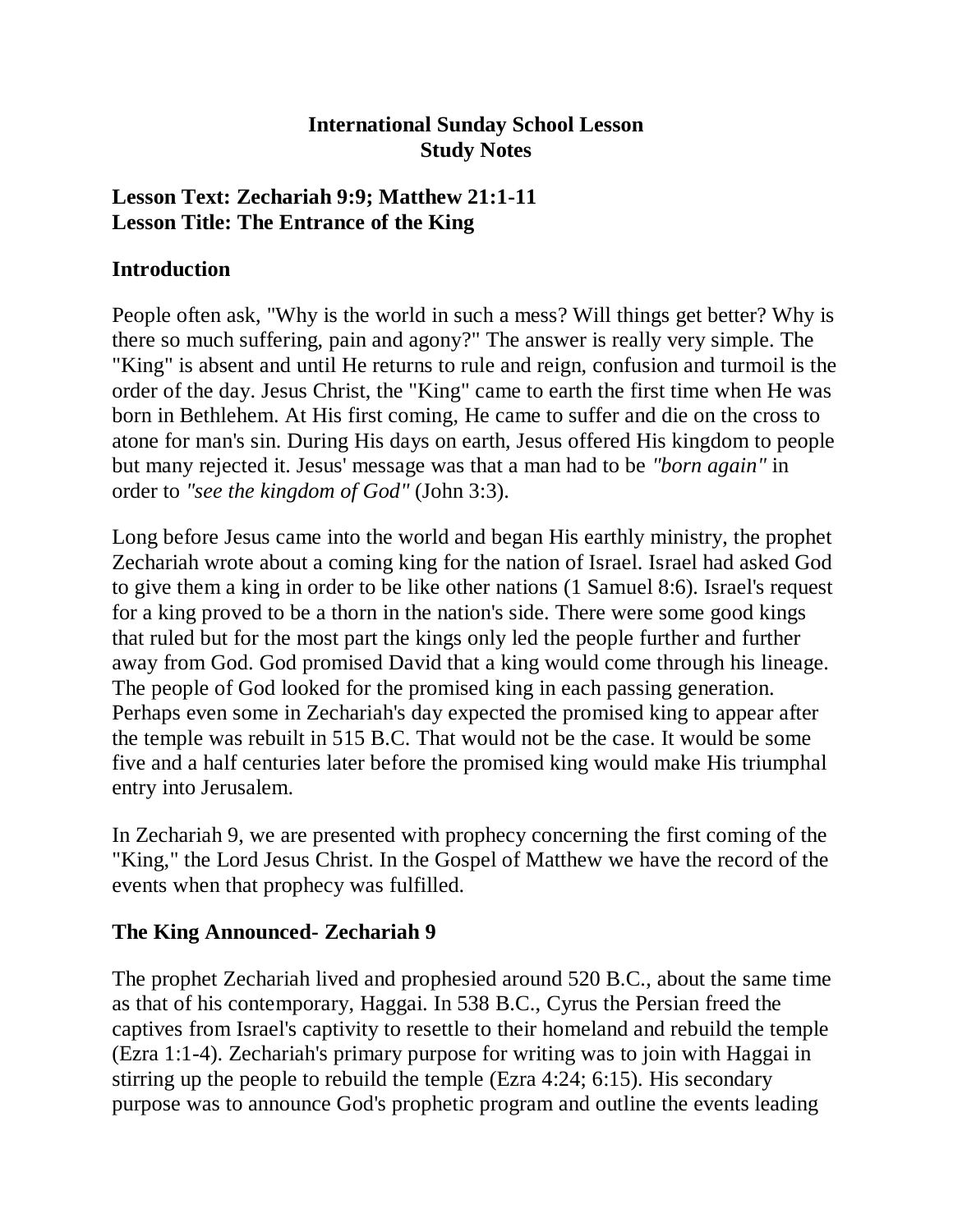up to the millennial age for Israel. Part of that included prophesy concerning the arrival of Messiah as King and His entrance into Jerusalem.

Commenting on Zechariah 9, Doctor Fred Hartman writes, "To prepare his readers for the First Coming of the Lord, the writer referred to the exploits of a great king, Alexander the Great. In so doing, he provided a road map for the coming Messiah. Most commentators interpret this portion of Zechariah as showing the judgment of nations. Although I believe they are correct, I also believe that the signs along the way show the tactics of this might Greek warrior to point people to the Messiah who was to come." *(from ZECHARIAH: Israel's Messenger of the Messiah's Triumph: Copyright 1994 by Fred Hartman. All rights reserved.)*

# Verse 9

"Rejoice greatly, O daughter of Zion; shout, O daughter of Jerusalem: behold, thy King cometh unto thee: he is just, and having salvation; lowly, and riding upon an ass, and upon a colt the foal of an ass."

In Zechariah 9:8, the prophet looked far ahead in time to a day when Jerusalem will never again be oppressed by foreign invaders. *"And I will encamp about mine house"* (Zechariah 9:8) is a reference to Jerusalem. *"...And no oppressor shall pass through them any more"* (Zechariah 9:8) is Zechariah's prophesy of God's protection of Jerusalem. As history records, Alexander the Great intended to destroy Jerusalem to its foundations but was actually used by God to prevent her destruction. And what God is saying in Zechariah 9:1-8 is, if God can use a wicked heathen king and conqueror such as Alexander the Great to save the city of Jerusalem, imagine what God with His King, the Messiah, when He comes.

"Rejoice greatly, O daughter of Zion; shout, O daughter of Jerusalem" is a call from the prophet for the people to celebrate the promise of a coming king. As the people consider what a pagan king and conqueror will do in the future (vv.1-8), they must vocalize and declare with joy the promise of a coming king.

"Rejoice" literally means "go round and round" with joyful praise. "Greatly" means "intensely." "Shout" means "give a blast." It is a word used to reinforce the prophet's challenge to joyful praise. The inhabitants of Jerusalem are called the "daughters of Zion" or "daughters of Jerusalem" and represent the whole of the nation of Israel.

"The King cometh unto thee" are significant words. Literally, Zechariah is saying, "Your king is coming for your benefit and good." This statement alone should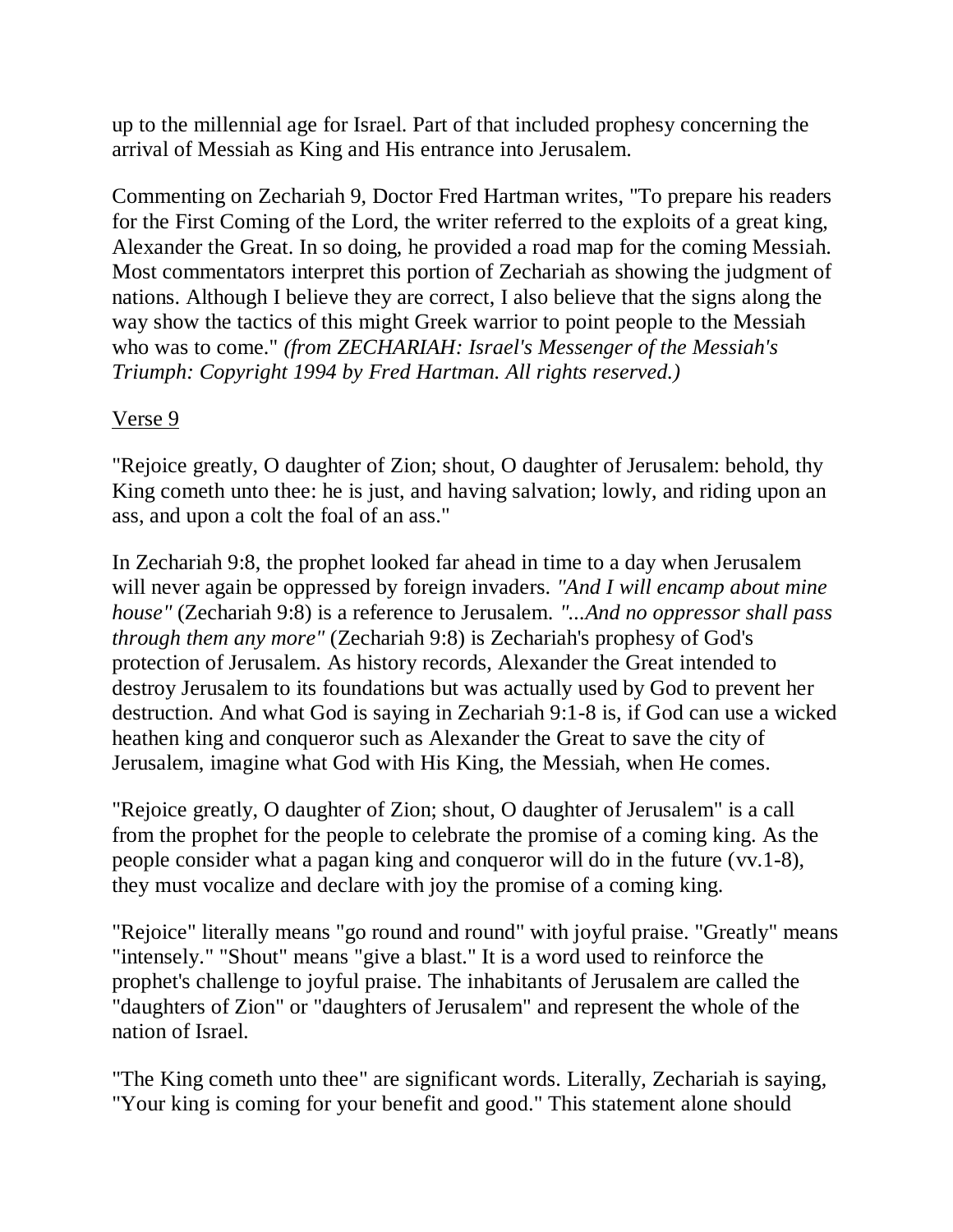result in energetic and joyful emotion from the people. They had waited long for One to come and it is only natural that they should welcome Him with great rejoicing and loud praise.

Zechariah mentions three features of the coming King in this verse. First, He is "just." Messiah is "just" or "righteous." Of Messiah as a future reigning Davidic King the prophecy is: *"He that ruleth over men must be just, ruling in the fear of God"* (2 Samuel 23:3). The prophet Jeremiah wrote, *"Behold, the days come, saith the Lord, that I will raise unto David a righteous Branch, and a King shall reign and prosper, and shall execute judgment and justice in the earth. In his days Judah shall be saved, and Israel shall dwell safely: and this is his name whereby he shall be called, THE Lord OUR RIGHTEOUSNESS"* (Jeremiah 23:5-6).

Second, Israel's King will have "salvation." It means Israel's King will "show Himself a Savior." In contrast, Alexander the Great slaughtered and butchered people while on his conquering march. The coming "King" will "show Himself a Savior." Luke wrote, "For the Son of man is not come to destroy men's lives, but to save them" (Luke 9:56). Third, Israel's King is "lowly." While the thought is humility, the word "lowly" goes beyond just being humble. It refers to the full attitude of the Messiah. The Apostle Paul summed up our Lord in Philippians 2:5- 7, *"Let this mind be in you, which was also in Christ Jesus: Who, being in the form of God, thought it not robbery to be equal with God: But made himself of no reputation, and took upon him the form of a servant, and was made in the likeness of men."*An illustration of Messiah's lowliness is seen in that He would appear "riding upon an ass, and upon a colt the foal of an ass." The "ass" or donkey, was regarded in biblical times as a very lowly animal and was usually ridden only by persons who possessed no rank or worldly position. Israel's "King" riding on this humble beast indicates Him to be without prestige or notable position.

# **The King Arrives- Matthew 21**

Matthew presents Jesus Christ as King of the Jews, the long-awaited Messiah (anointed one) of Israel. Writing to a Jewish audience, Matthew, a former Jewish tax collector, now disciple of Christ, draws heavily on Old Testament prophecies to convince his readers that Jesus is the Christ, the Son of the living God.

The events of Matthew 21 take place the last week of our Lord's earthly ministry. Until the final week of His ministry, Jesus refused the title "King," and walked away from any attempts by the people to prematurely make him king (John 6:15;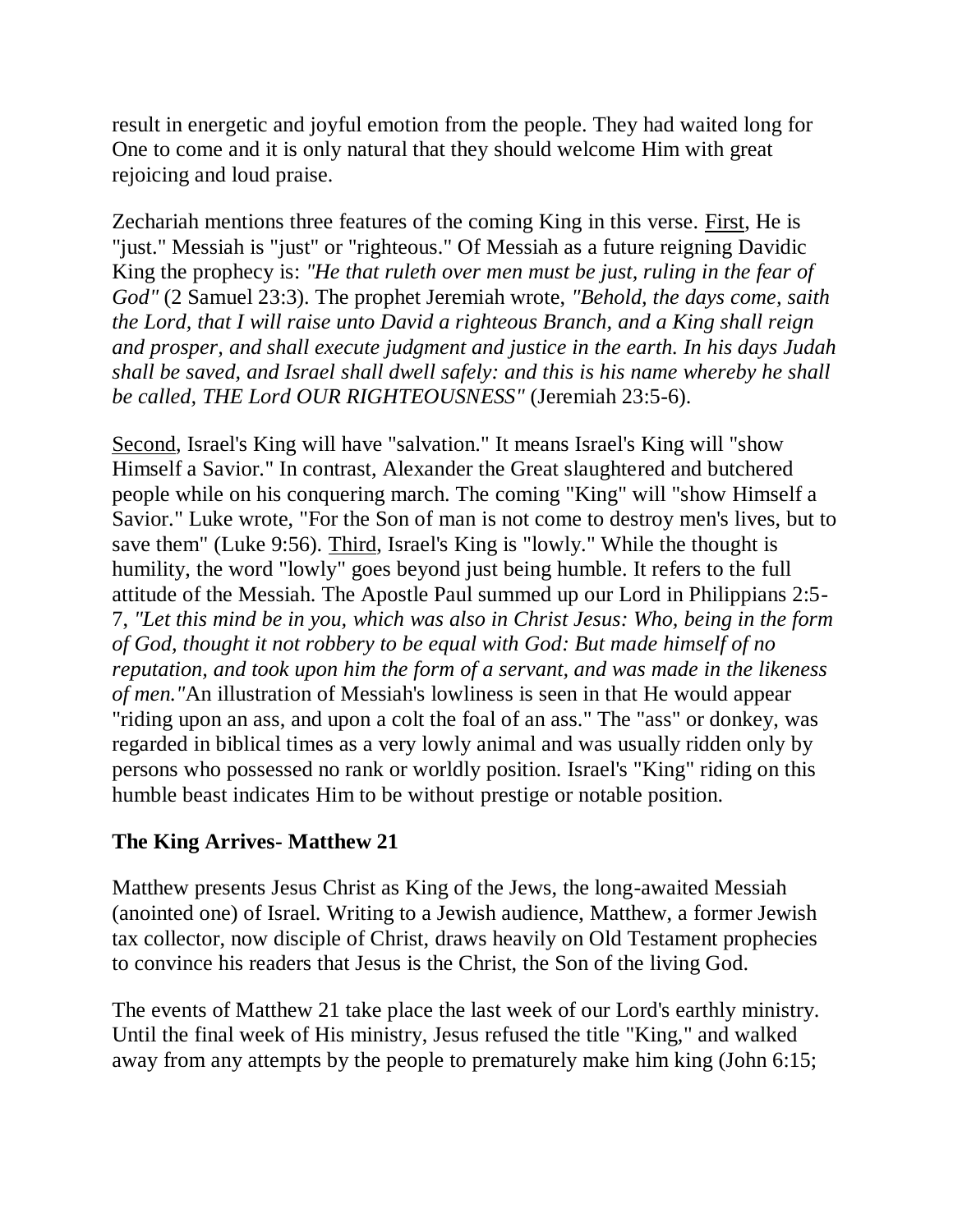18:36). The word "king" actually means "one who is able." Jesus Christ was always "King" in the truest sense, for He and He alone is able.

#### Verse 1-3

"And when they drew nigh unto Jerusalem, and were come to Bethphage, unto the mount of Olives, then sent Jesus two disciples, Saying unto them, Go into the village over against you, and straightway ye shall find an ass tied, and a colt with her: loose them, and bring them unto me. And if any man say ought unto you, ye shall say, The Lord hath need of them; and straightway he will send them."

Jesus had previously been ministering in Galilee and Judea and just finished spending the Sabbath in Bethany. "Bethpage" is a village near Bethany about a mile east of Jerusalem. It is Passover time in "Jerusalem" and the city would be filled with thousands of people. Sensing that His hour is now come He moves toward "Jerusalem." It is time for Jesus to proclaim Himself as the Promised Messiah, the long expected "King." As Matthew gives us details of this event we know as "The Triumphal Entry," it is obvious that Jesus is in control of every detail. He is preparing for Calvary with royal and sovereign authority.

Notice our Lord's commands to His "two disciples." He told them to "go, find, loose and bring." With these words Jesus is setting in motion the events that will end in the sacrifice of Himself on the cross. Shouldn't a king introduce himself in a more glorious and royal manner? Jesus is going to introduce Himself as "King" by sending His disciples to "find an ass tied, and a colt with her" and have them both brought unto him. It seems inappropriate that any king should make his triumphal entry riding a donkey. But this is the way it would be. Every move the Lord made as He went through this world, was in perfect obedience to the prophetic Word and in accordance to the Father's will.

"And if any man say ought unto you, ye shall say, The Lord hath need of them; and straightway he will send them" indicates that there were men and women in Jerusalem who recognized Jesus as "Lord." If anyone questioned the disciples they were to reply that "The Lord hath need of them" and the owner of the donkey would willingly let them take the animals.

It is amazing that the "Lord" of glory had "need" of a donkey! It should humble us to know that the Sovereign, God in the flesh, used humans such as the "two disciples" and animals in His triumphal entry into Jerusalem. He can still use whatever we are and whatever we have if we are willing to accept that He is "Lord."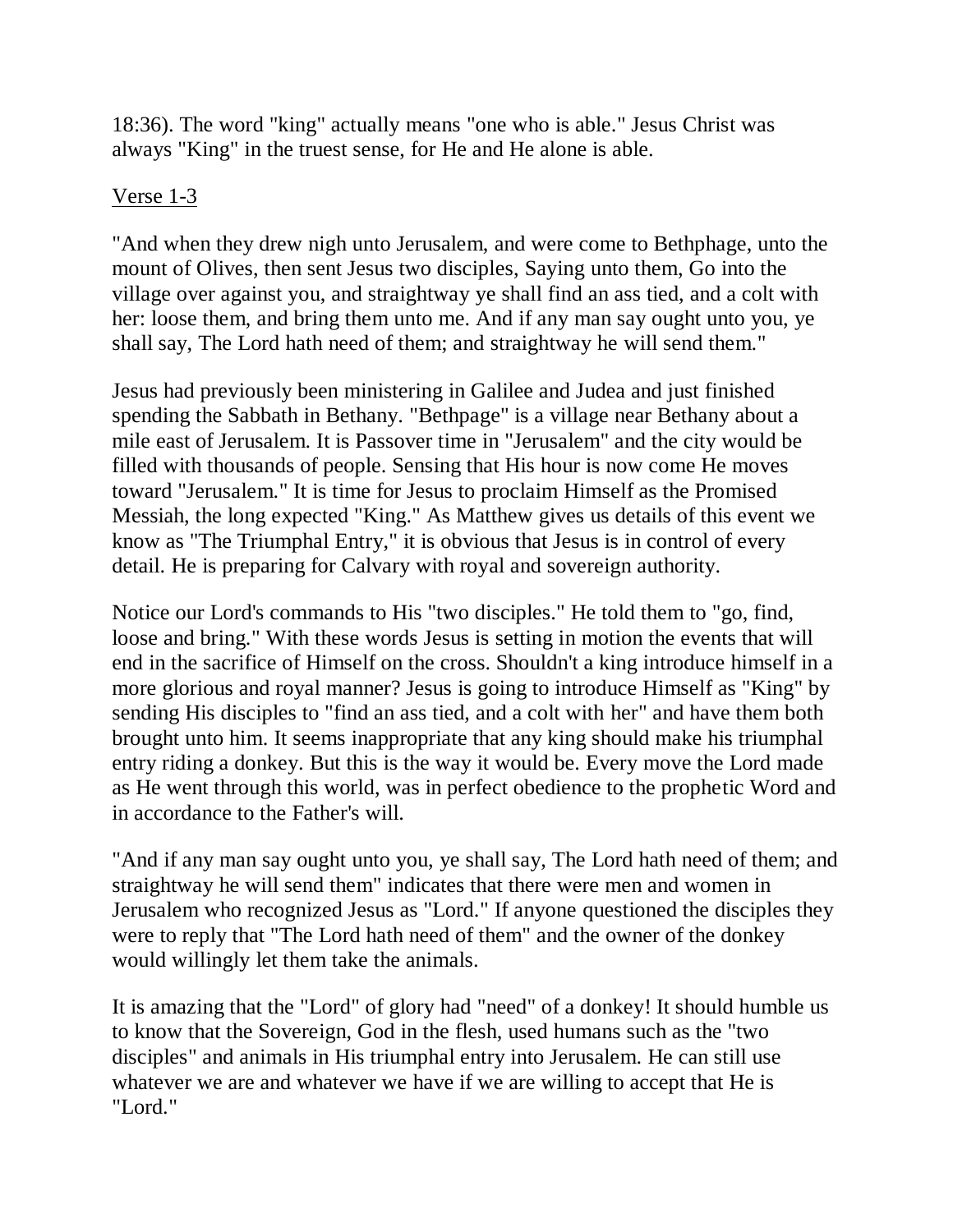*Note: What is happening in these verses is a direct fulfillment of Zechariah 9:9. The lowly beast of burden was symbolic. While other kings burdened their subjects, our "King" bears the burdens of His subjects!*

#### Verse 4-5

"All this was done, that it might be fulfilled which was spoken by the prophet, saying, Tell ye the daughter of Sion, Behold, thy King cometh unto thee, meek, and sitting upon an ass, and a colt the foal of an ass."

Christ's actions in sending His disciples for the donkey was not a spur-of-themoment decision. "All this was done" in order to fulfill the prophecy of "the prophet" Zechariah as recorded in Zechariah 9:9. Zechariah had prophesied that the King would come into His royal city "riding upon an ass, and upon a colt the foal of an ass" (Zechariah 9:9). "All this" was fulfilled literally as Jesus came down the slope of Olivet and into Jerusalem riding upon the unbroken colt.

The "daughter of Sion" speaks of the city of Jerusalem. "Sion" is the Greek name for Mount Zion, one of the hills on which the city of Jerusalem was built.

"Meek, and sitting upon an ass, and a colt the foal of an ass" is a two-fold description of the Lord's entry into Jerusalem. These two descriptive words and phrases should have easily associated Jesus' entry as a fulfillment of Zechariah 9:9. "Meek" describes the gentle, patient, and submissive nature of Jesus' personality. "Riding upon an ass" further defined Jesus' character. Jesus did not come into Jerusalem to conquer with a sword while riding upon a war horse. He came to Jerusalem to conquer with His cross.

# Verse 6-8

"And the disciples went, and did as Jesus commanded them, And brought the ass, and the colt, and put on them their clothes, and they set him thereon. And a very great multitude spread their garments in the way; others cut down branches from the trees, and strawed them in the way."

"The disciples went, and did as Jesus commanded them" are encouraging and refreshing words. They offered no arguments nor did they ask for any explanation in spite of the fact that they weren't sure which one Jesus would ride. That is why they "put on them their clothes," or put their clothes on both of the animals. The disciples spread some of their own garments upon it as a saddle, and "they sat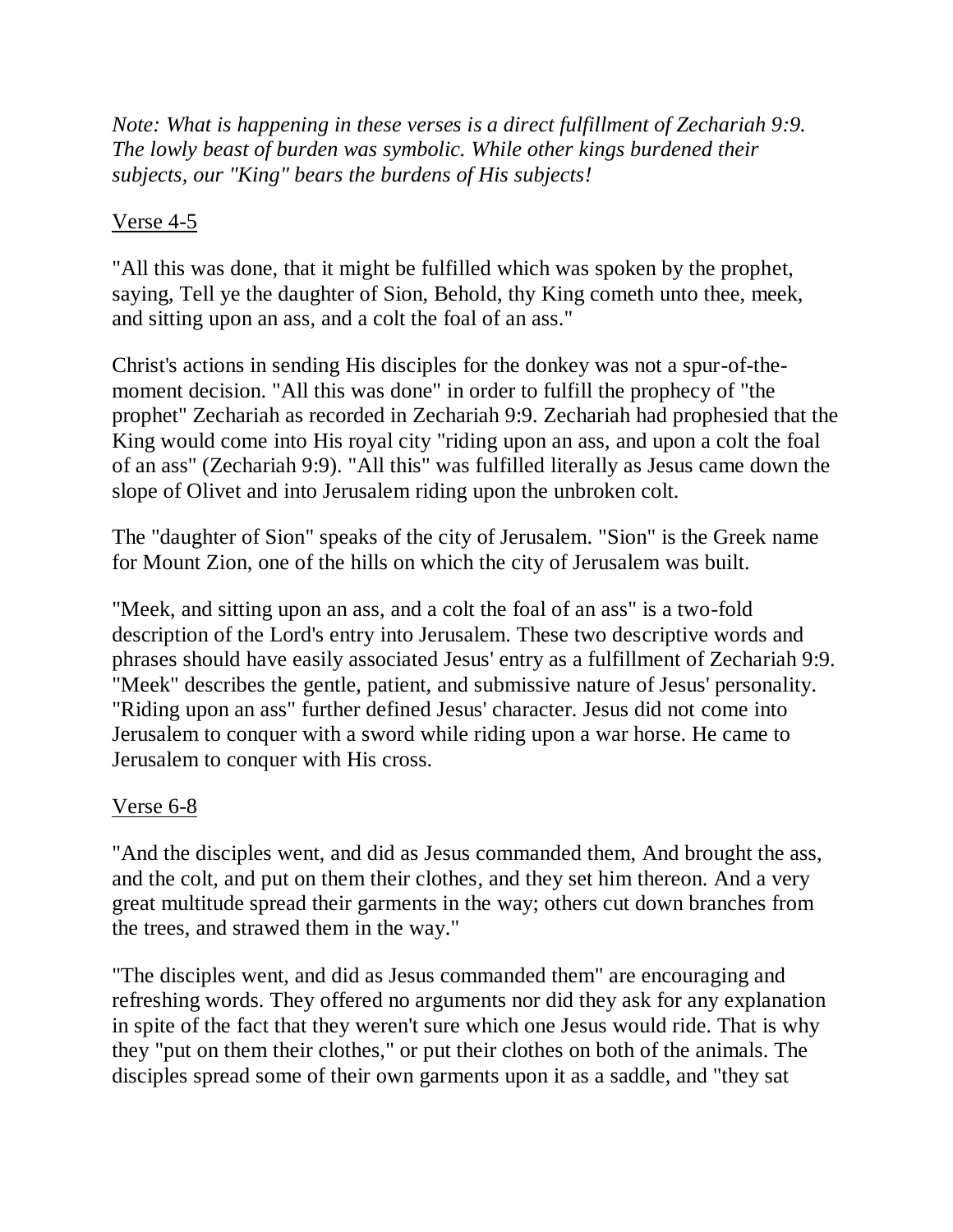him," the Lord Jesus Christ "thereon." It is significant that this humble creature was more subject to Him-its Creator-than men whom He had come to save.

"A very great multitude spread their garments in the way; others cut down branches from the trees, and strawed them in the way." Since this was Passover time, there would be large numbers of people in Jerusalem. Matthew says, "A very great multitude." Some of them carpeted the road with "their garments." "Others," covered the road with palm tree "branches." These symbolic actions recognized Jesus as their rightful King.

# Verse 9

"And the multitudes that went before, and that followed, cried, saying, Hosanna to the Son of David: Blessed is he that cometh in the name of the Lord; Hosanna in the highest."

"Hosanna to the son of David" and "Blessed is he that cometh in the name of the Lord" were quotations from the Psalm of Triumph, Psalm 118:25-26. In Psalm 118, the Lord's royal subjects acclaim their King, "David's greater Son." The complete fulfillment of the psalm awaits Christ's second coming, as He Himself predicted later (Matthew 23:39).

No doubt the "multitudes," those who welcomed Jesus into Jerusalem, thought the hour of His triumph had come. They use all the right language and words. They cry "Hosanna" and "blessed." "The Passover pilgrims of Jerusalem are embracing Him as that Messiah—or at least as the Messiah they think He should be. Jesus is the king entering the city as Zechariah foretold over 500 years earlier. Since that prophet's time, Israel has had a city, a temple, and a priesthood. Now the people see their king." *(Standard Lesson Commentary 2013-2014).*

The "multitudes" believed that Christ was about to assert His royal authority and begin His reign over Israel and make Jerusalem the capital of a regenerated world. All this will happen in God's appointed time, but He had other work to accomplish first. So the entrance into the city among the cries of "Hosanna" from the people was premature. Christ must first die upon a Roman cross, where He was to make propitiation for the sins of the people (Hebrews 2:17). For Jesus, there could be no kingdom without the Cross.

Verse 10-11